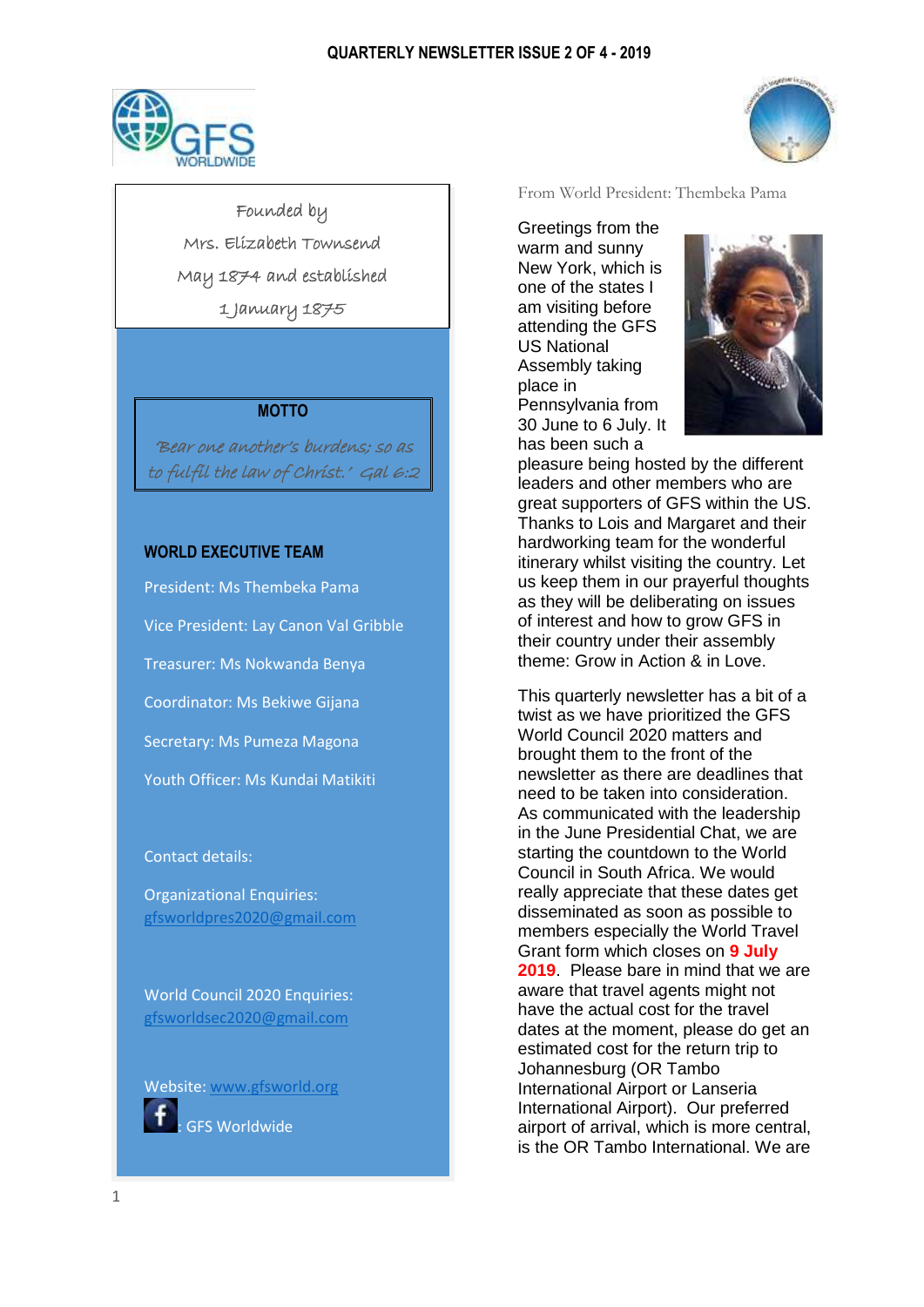



also arranging shuttle service from Pretoria and Johannesburg train station for those who would be traveling by train or bus.

During the month of May I visited the Democratic Republic of Congo where a new branch has been formed. It was such a wonderful launch and commissioning service of the GFS National President Ms Ursule Tshama Mbuyi of Katanga Diocese and Ms Clementine Bolangi the Diocesan GFS President from Kisangani Diocese. God's blesssings to Ms Phyllis Yambayamba, the Zambia GFS National President who also joined the service of 400 new members. Bishop Mwale Subi Bertin presided over the service.

We thank God for his grace and the people of DRC Congo for the enthusiasm they have shown in growing children in the love of God and guiding them to be the model cotizens of their country.

Thank you World Executive for your continuas support.

> Until next time, remain blessed. *Thembeka*

# *Editors Note*

## Peace be with you

We are in the middle of winter and climate change is really showing its ugly head through the very cold weather that we havent experienced before. It might be just me as I have relocated to my hometown which I left 24 years ago, so I might be struggling a bit to adjust.

Elections have come and gone. We thank God for the positive spirit of the people of South Africa though others have lost faith in our government and opted not to exercise their right to vote. It was the most highly contested election, with 48 parties at National and varied between 9 and 28

parties across the 9 provinces. We have seen a higher number of youth members being sworn in as members of parliament for the first time in the history of our 25 vears of democracy and the  $6<sup>th</sup>$ Administration.

Thank you to all contries that have submitted their reports and beautiful photos. We have taken the liberty of choosing one or two photos per event from each country and we will forward others to our website administrator to load them and be available online. All submissions for next newsletter are to be submitted between 16 August and 01 September 2019. We are extending the date as most countries submit their reports a week or so before the publication date.

**It would be helpful if the GFS National Presidents collected the GFS World Conference Fees from their members and sent one wire transfer with all the funds with a list of names, instead of having each individual send their own wire transfer.**

Here are the most important deadlines that are mentioned by the President that we need to take into consideration:

- GFS World Council Travel Grant **09 July 2019**
- 2020 Pat Franklin Foundation  **31 August 2019**

[https://gfsaustralia.org.au/wp](https://gfsaustralia.org.au/wp-content/uploads/2019/05/Pat-Franklin-Foundation-Application-Form-2019.pdf)[content/uploads/2019/05/Pat-Franklin-](https://gfsaustralia.org.au/wp-content/uploads/2019/05/Pat-Franklin-Foundation-Application-Form-2019.pdf)[Foundation-Application-Form-2019.pdf](https://gfsaustralia.org.au/wp-content/uploads/2019/05/Pat-Franklin-Foundation-Application-Form-2019.pdf)

- Initial World Council 2020 Conference Fee Deposit – **31 October 2019**
- Application to become Host Country in 20 26 - **09 January 2020**
- Short/Long Term World Project (2020 2023) - **09 January 2020**
- Final World Council 2020 Conference Fee payment - **31 March 2020**
- World Council 2020 D-Day **9 July 2020**

*Lots of Love - Pumeza*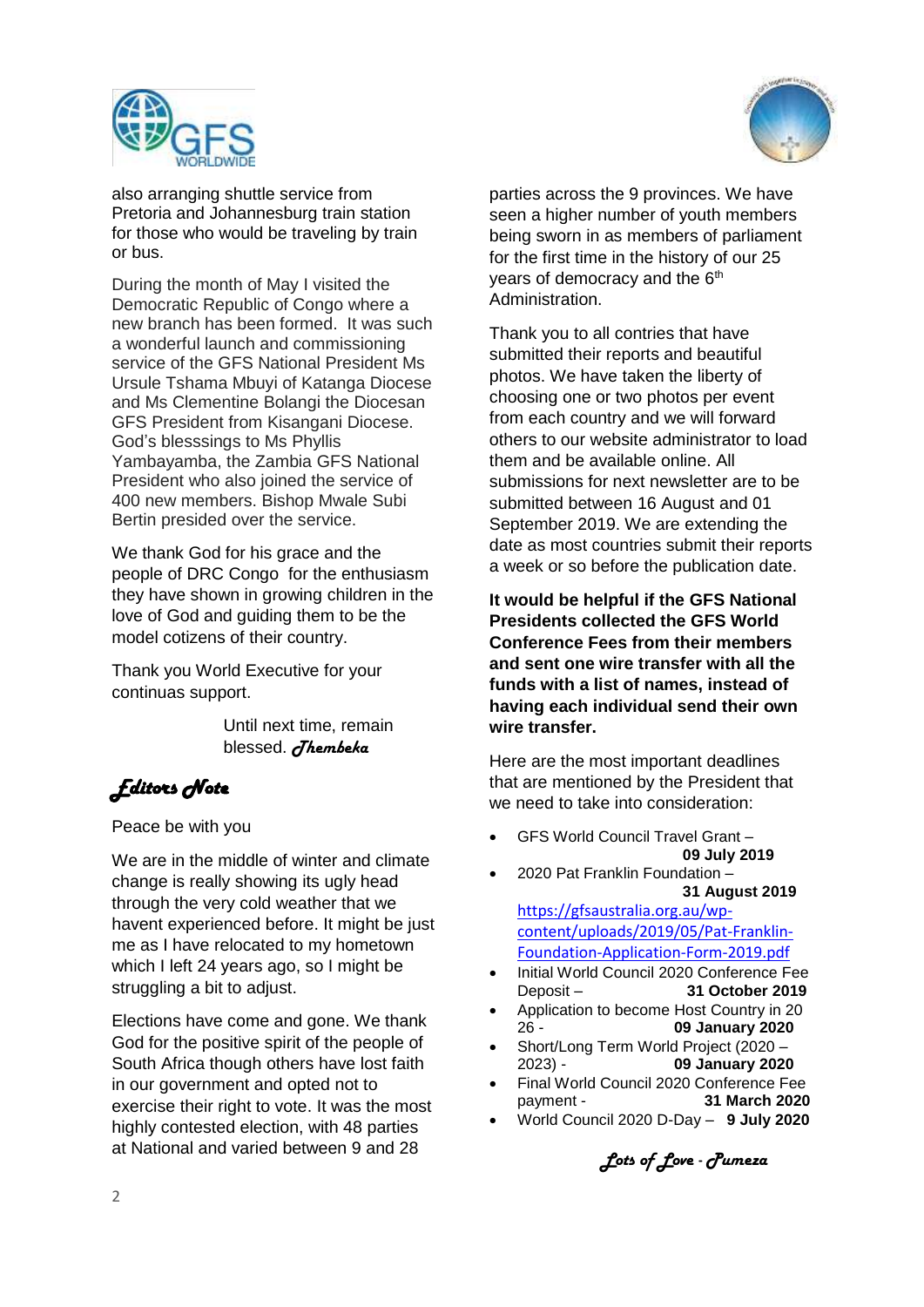

# **GFS WORLD COUNCIL 9-19 JULY 2020**

# **SOUTH AFRICA**



# WORLD COUNCIL JULY 2020 INFORMATION SHEET

If you intend to register to attend World Council in South Africa you should read this Information sheet carefully.

# **REGISTRATIONS CLOSE ON 31 OCTOBER 2019**

**World Council will be held at ATKV Klein Kariba Lodge, Bela-Bela which is 1-hour drive from Pretoria and 1.5-hour drive from Johannesburg. The website is [https://klein-kariba.co.za.](https://klein-kariba.co.za/)** *No enquiries are to be made to the Conference Centre. All enquiries are to be made through Pumeza Magona – [gfsworldsec2020@gmail.com](mailto:gfsworldsec2020@gmail.com)***.** 

# **1. TRANSPORT ARRANGEMENTS:**

**All delegates are expected to either land at OR Tambo International Airport; Lanseria International Airport (domestic), Johannesburg Park Station and Pretoria Station. Shuttles will be arranged based on arrival times at these various arrival points and taken to Emseni Christian Centre. (***Please see NOTE 13 for detailed information)*

# **2. TO REGISTER:**

Complete the paper-based form and return via e-mail with copy of your **Passport** and or **Identity Document** to [gfsworldsec2020@gmail.com.](mailto:gfsworldsec2020@gmail.com)

# **3. COST OF COUNCIL:**

Total cost of Council is R13,500 (South African Rand). Deposit of R5 500 must be paid before 31 October 2019 to enable registration to be accepted. Second payment of R8,000 due by 31 March 2020 (or full payment can be made at registration).

# **4. APPROVAL FROM YOUR COUNTRY LEADER**

Your country leader must sign the Registration form and/or send an email/letter to [gfsworldsec2020@gmail.com](mailto:gfsworldsec2020@gmail.com) confirming that you are a GFS member.

**If you are under 18** – you require the approval of your country leader along with your parent/guardian to sign the form and provide the details of the person who will be responsible for your care while you are at World Council.

## **5. BANK ACCOUNT DEPOSITS:**

The GFS World Account details are on the form and you can organize a bank transfer. Make sure that you describe your payment as **SURNAME WC2020.** It is important your surname comes first as often banks truncate this information.

## **6. PAYMENT DETAILS:**

*Name of Ac Holder*: GBFS-ACSA *Physical Address:* **Bank Name: First National Bank FNB Balfour Park** *Account Number*: 625 374 988 19 ` Shop 229, Balfour Park Shopping Centre **Branch Name: BALFOUR PARK Athol Road, Highlands North Athol Road, Highlands North** Swift Code: FIRNZAJJ Email address: [info@fnb.co.za](mailto:info@fnb.co.za)

*Branch Code*: 212217 Telephone Number: (+27 87) 5759404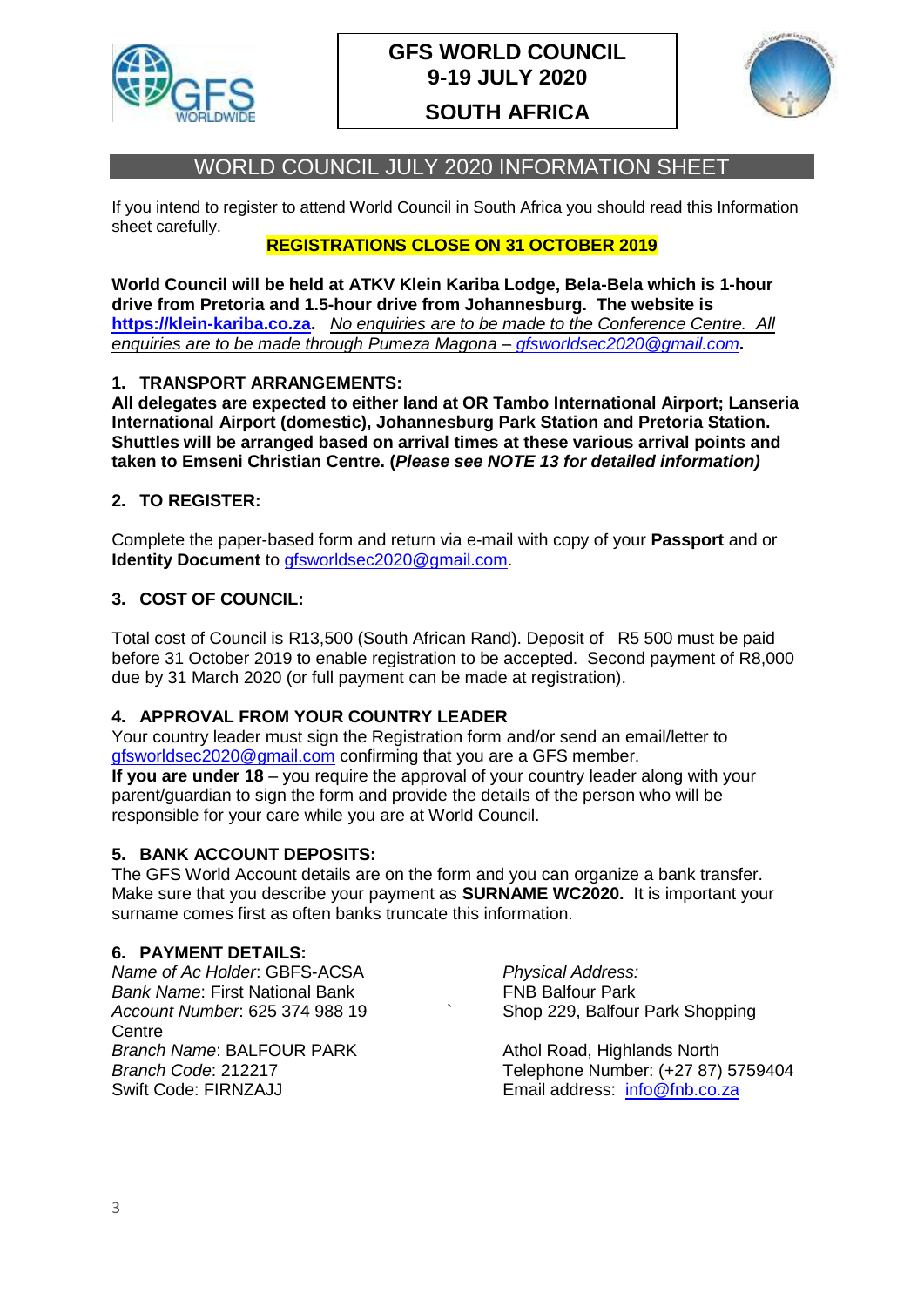



# **7. PAYMENT BY PAYPAL:**

- **7.1. <https://www.paypal.com/webapps/mpp/send-money-online>**
- **7.2. Click on send money**
- **7.3. Click pay for goods or services**
- **7.4. Enter e-mail address: [gfsworldsecretary2020@gmail.com](mailto:gfsworldsecretary2020@gmail.com) and press enter**
- **7.5. Insert amount in US Dollars**
- **7.6. Below that enter your Surname and Initials – WC2020 and press continue**
- **7.7. Confirm transaction**

**(Once we have received the money and converted to SA Rands, we will advise you of your balance).** 

# **8. REFUND POLICY:**

|                                                                                                                   | 1. Deposit paid only | Cancel by 31 March 2020                                     | Refund of deposit less R500    |
|-------------------------------------------------------------------------------------------------------------------|----------------------|-------------------------------------------------------------|--------------------------------|
|                                                                                                                   |                      | 2. Full payment made   Cancel before 30 April 2020          | Refund whole less R500         |
|                                                                                                                   |                      | 3. Full payment made   Cancel before 30 May 2020            | Refund of 75% of full payment. |
|                                                                                                                   |                      | 4. Full payment made   Cancel up to commencement Of Council | Refund of 50% of full payment  |
| No refund will be paid to anyone who does not attend Council and has not advised that they are not attending.     |                      |                                                             |                                |
| There will be opportunity to discuss other options in difficult circumstances, particularly in relation to visas. |                      |                                                             |                                |

# **9. VISAS:**

Those attending should check if they require visas to enter South Africa and to be aware of the time frames given to apply for a visa. Members holding passports from Australia, Botswana, Canada, Ireland, Japan, Tanzania (90 days per annum), United Kingdom of Great Britain and Northern Ireland (only ordinary passport holders); United States of America (90 days per annum), Zambia (90 days per annum) and Zimbabwe. do not require visas.

## **10. TRAVEL INSURANCE:**

Everyone is expected to have travel insurance.

## **11. MEDICAL INFORMATION:**

Once your registration is processed you will be sent a Medical Information Sheet. This must be completed in full, placed in a sealed envelope with your name and country on the front (in large letters) and brought to Council. It will be kept sealed and in a secure place during Council. It will only be opened in an emergency and will be returned to you at the completion of council.

## **12. TRAVEL FORM:**

Once your registration is processed you will be sent a Travel Form. This should be completed as soon as you have made your travel arrangements.

## **13. DEPARTURE DATE – 19 JULY 2020**

## **14. PRE-ARRIVAL DAY 8TH JULY 2020**

- 14.1All delegates arriving before the  $9<sub>th</sub>$  of July to be accommodated at Emseni as a central point and will pay for the night's accommodation. 011 973 5126 [info@emsenichristiancentre.co.za](mailto:info@emsenichristiancentre.co.za)
- 14.2Emseni Christian Centre current price: Dinner, B&B @ R600pp.
- 14.2 Transport will be provided from the airport and the stations to Emseni Christian Centre.
- 14.3 Delegates arriving on 9 July 2020 before 10h00 will join other delegates at ECC.

14.3All delegates to move from Emseni Christian Centre to Council venue at 11h30

## **15. OTHER MATTERS:**

**Any queries should be directed to Pumeza Magona at [gfsworldsec2020@gmail.com.](mailto:gfsworldsec2020@gmail.com)**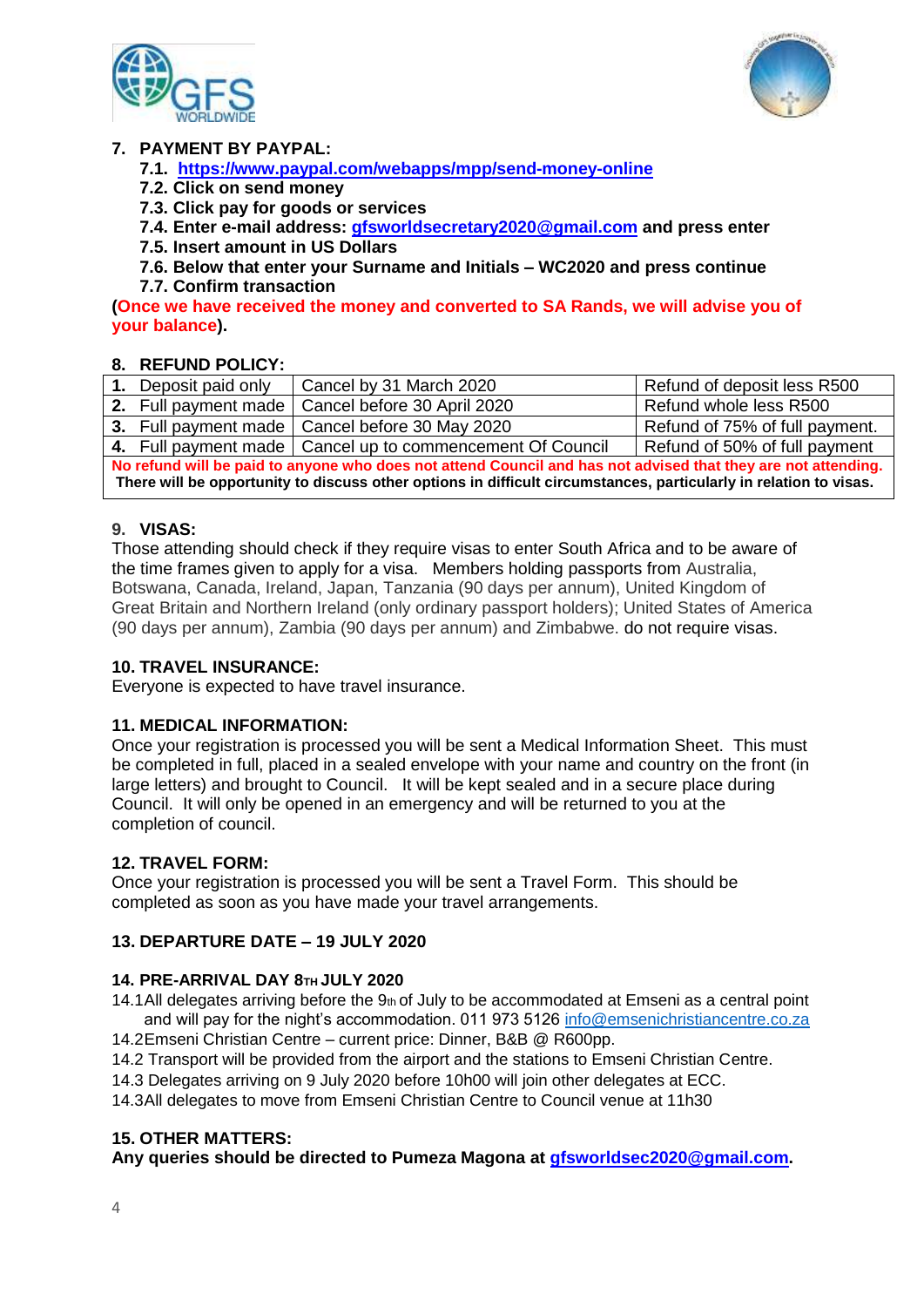



|                 | <b>LAST</b>           |                                                                                                                                    | <b>FIRST</b>                | MI              | <b>TITLE</b>                                                                              |
|-----------------|-----------------------|------------------------------------------------------------------------------------------------------------------------------------|-----------------------------|-----------------|-------------------------------------------------------------------------------------------|
|                 |                       |                                                                                                                                    |                             |                 | <b>FEMALE</b>                                                                             |
|                 |                       |                                                                                                                                    | PREFERRED NAME FOR NAME TAG |                 | <b>MALE</b>                                                                               |
| <b>ADDRESS</b>  |                       |                                                                                                                                    |                             |                 |                                                                                           |
|                 | <b>STREET ADDRESS</b> |                                                                                                                                    |                             |                 | <b>APARTMENT/UNIT #</b>                                                                   |
|                 |                       |                                                                                                                                    |                             |                 |                                                                                           |
|                 | <b>CITY</b>           |                                                                                                                                    |                             | <b>STATE</b>    | <b>ZIP CODE</b>                                                                           |
|                 |                       |                                                                                                                                    |                             |                 | PHONE: (+ ) EMAIL EMAIL                                                                   |
|                 |                       |                                                                                                                                    |                             |                 |                                                                                           |
|                 |                       | <b>PLEASE INDICATE YOUR ROLE DURING COUNCIL:</b>                                                                                   |                             |                 |                                                                                           |
| <b>SENIOR</b>   |                       | <b>JUNIOR</b>                                                                                                                      |                             | <b>CHAPLAIN</b> | <b>OBSERVER</b>                                                                           |
| <b>DELEGATE</b> |                       | <b>DELEGATE</b>                                                                                                                    |                             |                 |                                                                                           |
|                 |                       |                                                                                                                                    |                             |                 |                                                                                           |
|                 |                       |                                                                                                                                    |                             |                 |                                                                                           |
|                 |                       |                                                                                                                                    |                             |                 |                                                                                           |
|                 |                       | allergies, mobility aids, other mobility, hearing or visual considerations)                                                        |                             |                 | LIST ANY RELEVANT HEALTH OR MOBILITY MATTERS: (e.g. use of stairs, use of a top bunk bed, |
|                 |                       |                                                                                                                                    |                             |                 |                                                                                           |
|                 |                       | <b>LIST ANY DIETARY REQUIREMENTS:</b>                                                                                              |                             |                 |                                                                                           |
|                 |                       |                                                                                                                                    |                             |                 |                                                                                           |
|                 |                       |                                                                                                                                    |                             |                 |                                                                                           |
|                 |                       |                                                                                                                                    |                             |                 |                                                                                           |
|                 |                       | YOUR INVOLVEMENT IN GFS IN YOUR COUNTRY?<br>(e.g. Executive Member, Group Leader. Please give a short statement regarding your GFS |                             |                 |                                                                                           |
| involvement.)   |                       |                                                                                                                                    |                             |                 |                                                                                           |
|                 |                       |                                                                                                                                    |                             |                 |                                                                                           |
|                 |                       |                                                                                                                                    |                             |                 |                                                                                           |
|                 |                       |                                                                                                                                    |                             |                 |                                                                                           |
|                 |                       |                                                                                                                                    |                             |                 |                                                                                           |
|                 |                       |                                                                                                                                    |                             |                 |                                                                                           |
|                 |                       |                                                                                                                                    |                             |                 |                                                                                           |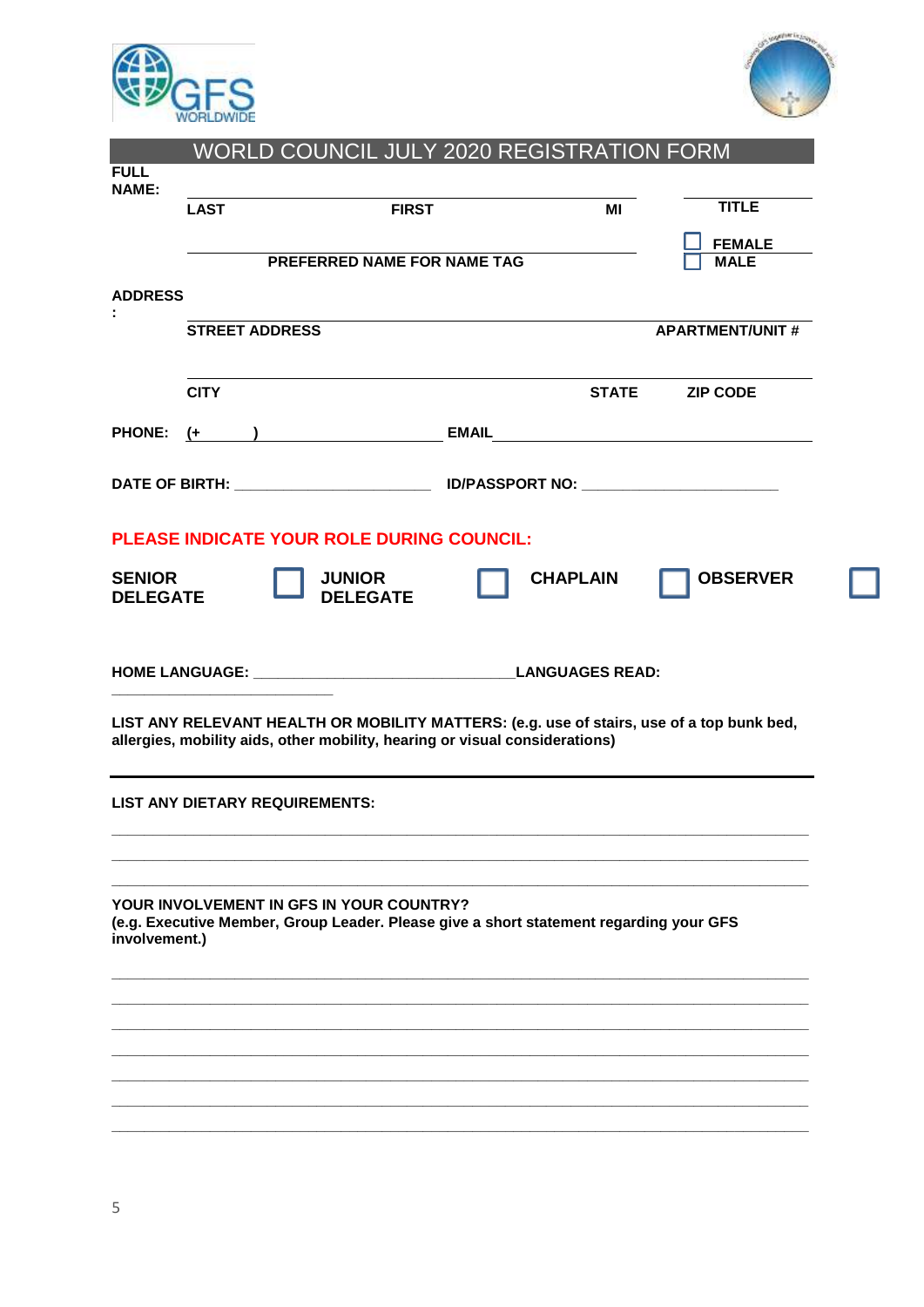



# **REGISTRATIONS CLOSE ON 31 OCTOBER 2019**

| <b>DEPOSIT:</b> | R5 500 to be paid by 31 OCTOBER    |
|-----------------|------------------------------------|
|                 |                                    |
| <b>BALANCE:</b> | R8 000 to be paid by 31 March 2020 |
|                 |                                    |

## **PAYMENT DETAILS:**

Payment details for World Council are listed on the information sheet. See Note 6 for banking details and Note 7 for PayPal payment instructions.

#### **SIGNATURES:**

**Those registering to sign part 1, country leader to sign part 2, Parent/Guardian of applicant under 18 years of age to sign part 3.** 

**1. Signature of Applicant: \_\_\_\_\_\_\_\_\_\_\_\_\_\_\_\_\_\_\_\_\_\_\_\_\_\_\_\_\_\_\_\_\_\_\_\_\_\_\_(My signature also gives/does not give permission for any photo of myself to be used for any promotion or media coverage relating to GFS world-wide and for my name to be used/not to be used.** 

**2. Name and Signature of Country President/Coordinator/Leader I\_\_\_\_\_\_\_\_\_\_\_\_\_\_\_\_\_\_\_\_\_\_\_\_\_\_country leader of GFS in \_\_\_\_\_\_\_\_\_\_\_\_\_\_\_\_\_\_\_\_\_\_\_\_\_\_\_\_\_**

**FULL NAME** 

**agree that this applicant is a member of GFS in the BRANCH of \_\_\_\_\_\_\_\_\_\_\_\_\_\_\_\_\_\_\_\_\_\_**

**\_\_\_\_\_\_\_\_\_\_\_\_\_\_\_\_\_\_\_\_\_\_\_\_\_\_\_\_\_ \_\_\_\_\_\_\_\_\_\_\_\_\_\_\_\_\_\_\_\_\_\_\_\_\_\_\_\_\_\_\_\_\_\_ SIGNATURE** 

|     | 3. | Signature of Parent/Guardian: (for applicants under 18 years of age as at 9 July<br>2020)  |                                             |
|-----|----|--------------------------------------------------------------------------------------------|---------------------------------------------|
|     |    |                                                                                            | Parent/Guardian of                          |
|     |    |                                                                                            | give my permission                          |
| for |    |                                                                                            | to attend the 2020                          |
|     |    | World Council in South Africa and nominate                                                 |                                             |
|     |    |                                                                                            | as the adult responsible for the care of my |
|     |    | child during this event and give/do not give permission for a photo of my child to be used |                                             |
|     |    | and named for any promotion or media coverage relating to GFS Worldwide.                   |                                             |
|     |    |                                                                                            |                                             |
|     |    | <b>SIGNATURE OF PARENT/GUARDIAN</b>                                                        | <b>DATE</b>                                 |

Please carefully read the Information Sheet which accompanies this registration form.

**This form is to be forwarded to the World Secretary: Pumeza Magona [gfsworldsec2020@gmail.com](mailto:gfsworldsec2020@gmail.com) by 31 October 2019.**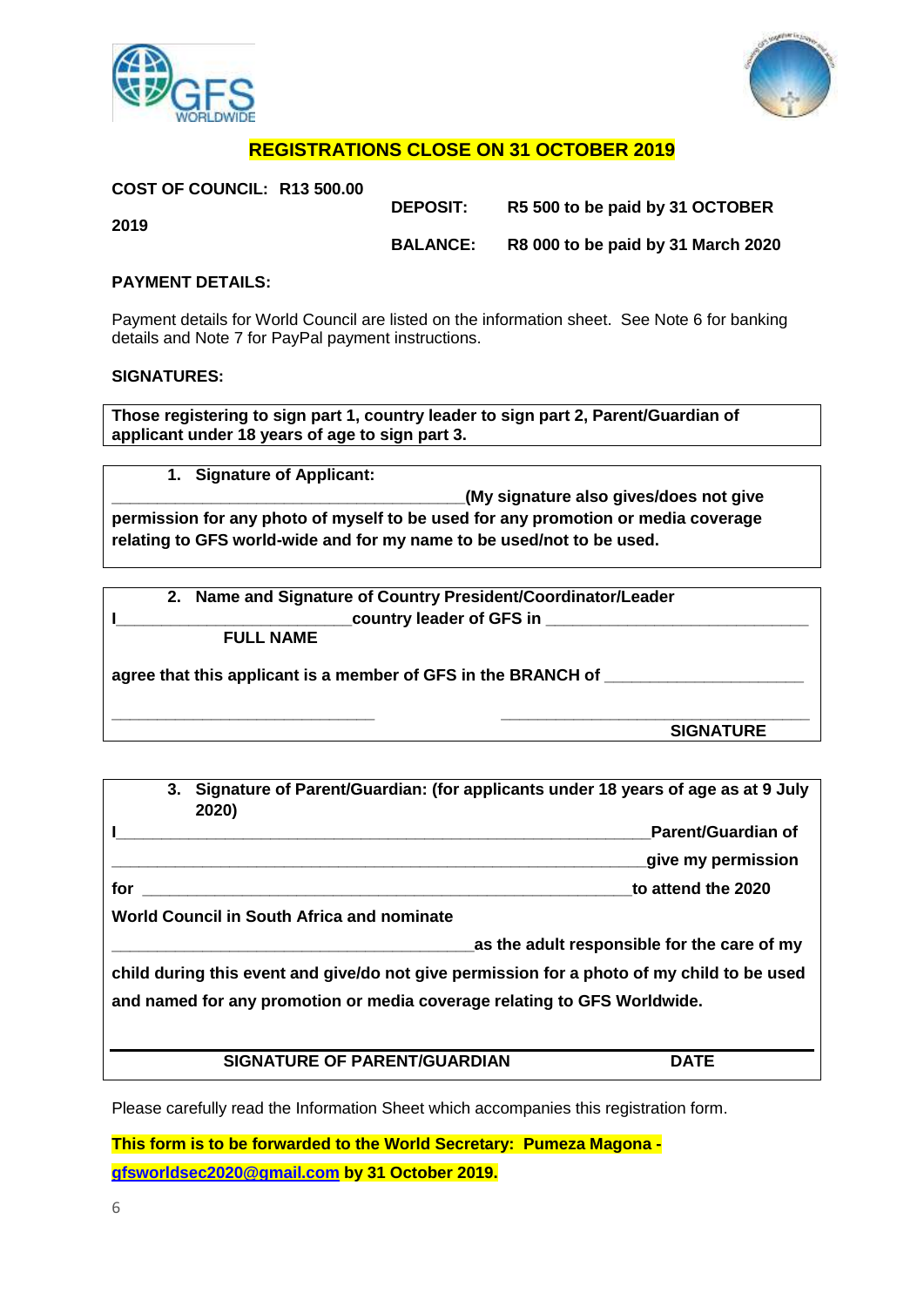



# WORLD COUNCIL 2020 APPLICATION FOR TRAVEL GRANT

The following clauses from the GFS World Rules relate to the Travel Grant

#### **6. World Travel Fund / Grant**

- The World President will be responsible for promoting and managing the World Travel Fund and seeking monies to assist with the travel costs for delegates to attend World Council.
- Only one delegate from any country seeking assistance will be supported with a grant and only to the level of funding as decided by the World President.
- Applications to the World Travel Fund should be made in writing via the application form (appendix 4 and printed below). The closing date for applications is one calendar year prior to the World Council meeting. It is not necessary to name the delegate at this stage.
- Where possible all applicants to the Travel Fund will be advised within six months prior to the World Council Meeting. Grants will be made available at the discretion and timing of the World President.
- Tickets may be purchased by the host country or monies submitted to the applying country.
- Tickets should be purchased in advance in order to receive the most economical rate.
- Grant funds will only be made available to the delegate once they have registered and paid a deposit for the World Council.
- Delegates receiving a grant will be required to seek the most economical route of travel.
- The grant will only be available for the most economical air, train/bus travel costs. The delegate must meet the financial costs associated with attendance at the World Council (e.g. registration, accommodation, etc.).
- Each delegate is strongly encouraged to have travel insurance. In the event of the delegate not being able to attend the Council, any monies received from the cancelled travel should be refunded to the World Travel Fund.

**APPLICANT: ……………………………………………………………………………………… COUNTRY: ……………………………………………………………………………………… SIGNATURE:** ……………………………………………………… **Country President/Leader**

This form is to be accompanied by the following:

1 A quote from a Travel Agent for travel from the home town of the Delegate to Johannesburg, South Africa. Return to World President **[gfsworldpres2020@gmail.com](mailto:gfsworldpres2020@gmail.com) no later than 9 July 2019.**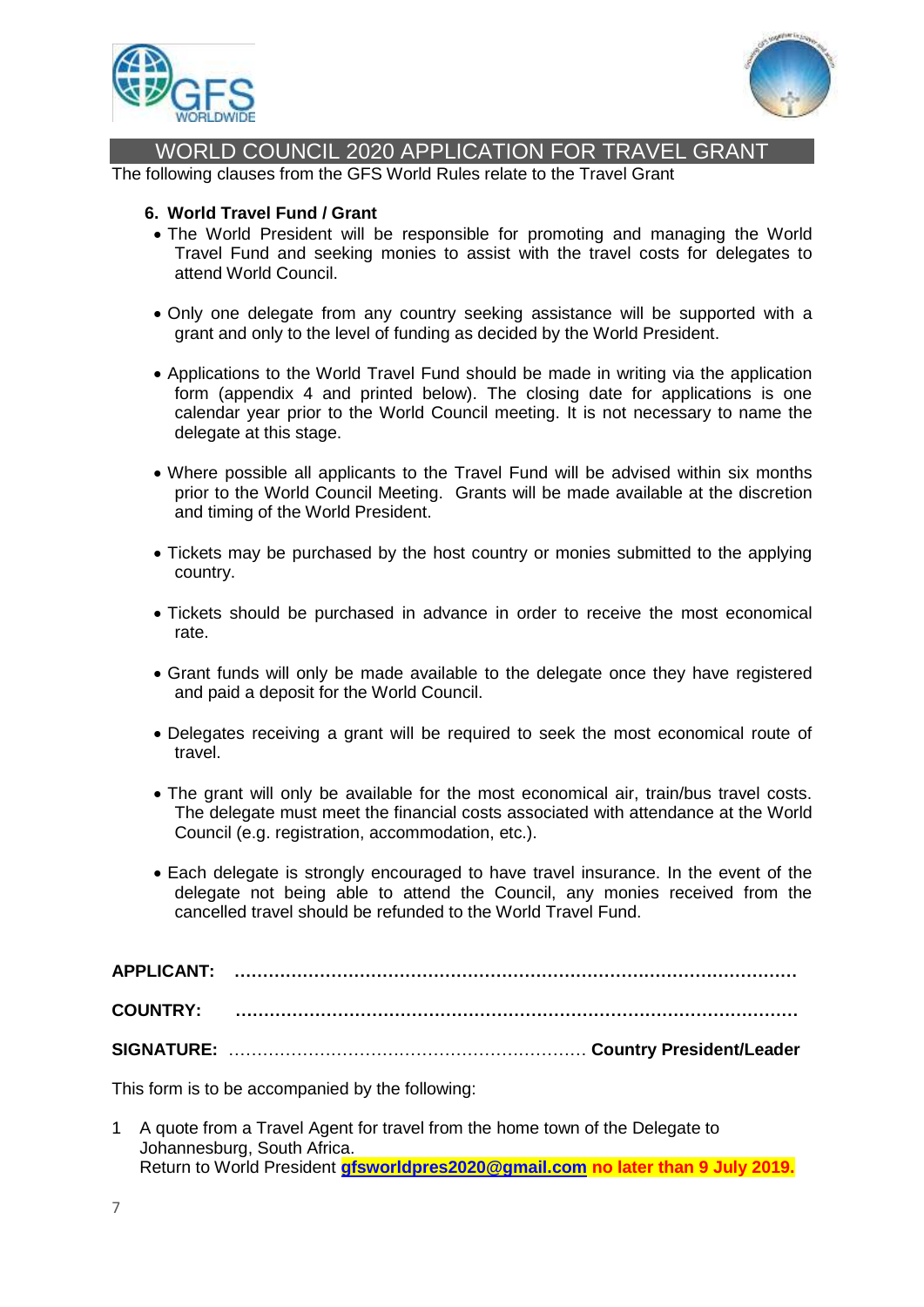



# COUNTRY NEWS – **Honduras**

**Our gratitude:** We thank our Lord for the GFS Program in the diocese of Honduras for our girls who are growing in his grace his love and in his word. During 2017 to June 2019 we have been working with 4 branches of GFS, in each of them the coordinators are responsible for working with girls both in the formation of values as well as in the knowledge of the word of God to guide them in their daily walk. The four branches have continued with their lessons in Christian education, learning much more from the word of the Lord.



#### **Major highlights and joys:**

#### **At the congregational level:**

❖ Our branches meet twice a month to pray together, learn more about the word of God through biblical stories, dramas, as well as share a time of fun among them, strengthening their bonds of friendship. They also carry out activities to help their neighbor fulfilling their verses with the motto of Galatians 6: 2.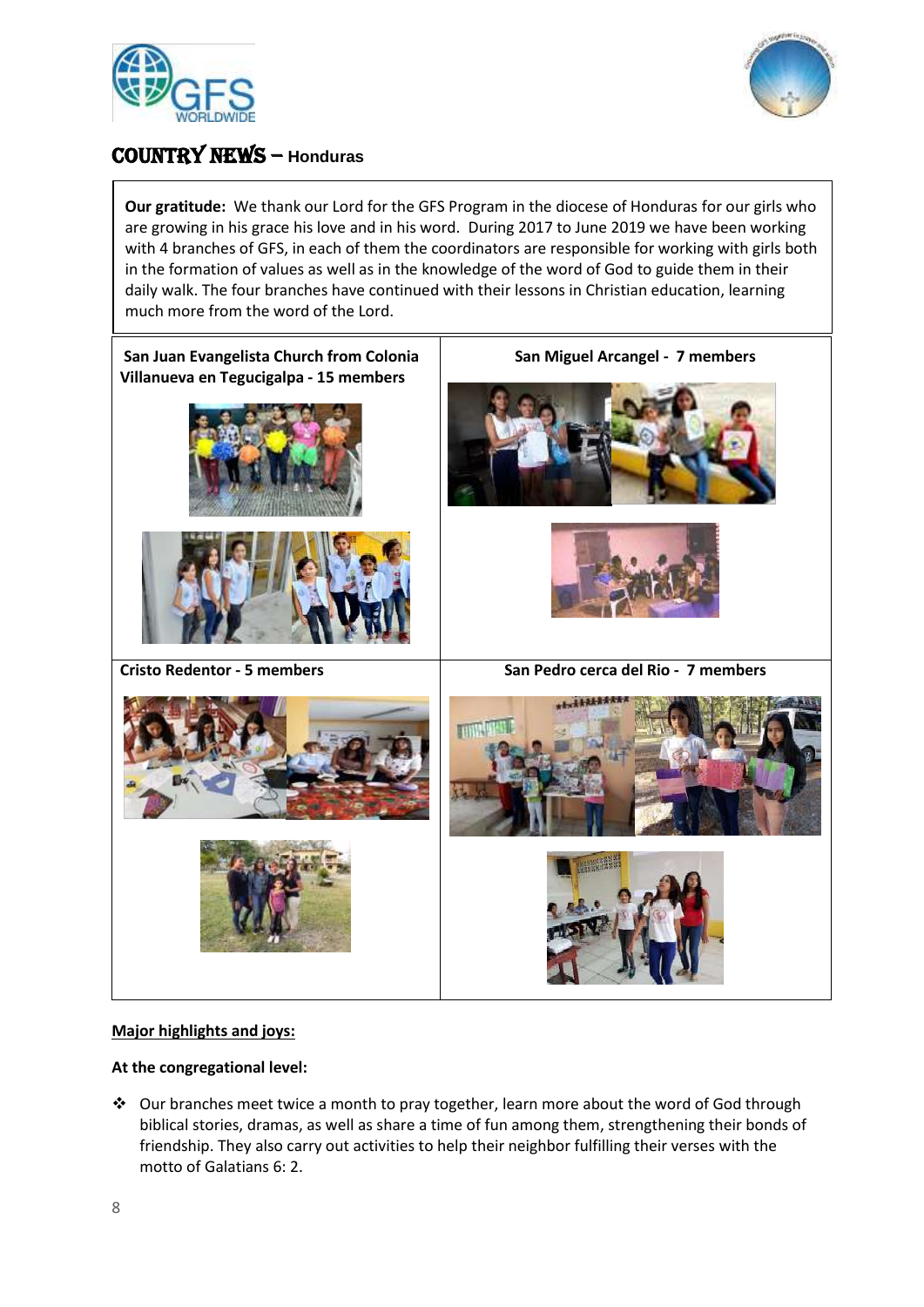



- $\div$  Collect food in their congregations to give to a family in need in their communities.
- ◆ Making cards with a message of hope and love and give these to patients during a visit to a hospital, and nurses thank you cards for their service and love.
- ❖ Visits to the sick.
- ❖ Greeting cards to the dads and moms in their day.
- $\dots$  Prayer time at each meeting, celebration of the day of prayer, once a year go out to the streets to pray for the people who are walking or in their vehicles.
- ❖ At least once a year they participate in retreats in their congregations.
- $\dots$  Twice a year all the branches meet to learn a new theme, share together through dramas, songs, time of worship and praise.

#### **Activities at the diocesan level:**

In May of 2018 there was the first diocesan revival attended by our President Bishop and our GFS paraded with their banner, they were very proud to be present in this blessed event**.**



#### **OTHER ACTIVITIES:**

- We meet with the coordinators every 3 months to plan the work for that period, they provide quarterly reports.
- We have met with the other branches to have a time together sharing the word of God with the knowledge acquired, their experiences of serving the neediest and also having a time of fun.
- ❖ Celebration of Earth Day in the month of April.
- $\div$  The girls of the different branches participate as a team in the events called: "Happening" and "New Beginnings" for this event they are preparing their selves for 3 to 4 months.



**Figure 1 New Beginnings 2017**







**Figure 3 New Beginnings 2019**

New beginnings 2017 **Major challenges:** Main activities carried out in the planning of the triennium:

- ◆ We continue promoting the program with other clergy so your girls can be a part of this blessed program.
- ❖ We also pray for the most vulnerable people around the world, for those who have suffered losses due to hurricanes, persecuted Christians, victims suffering oppression, hunger, injustice and for the peace of Honduras.
- ❖ We are preparing the next regional GFS meeting where will invite girls from a new congregation and introduce them this ministry. We plan to do it outside the urban area and have time to admire respecting and valuing mother nature and our environment.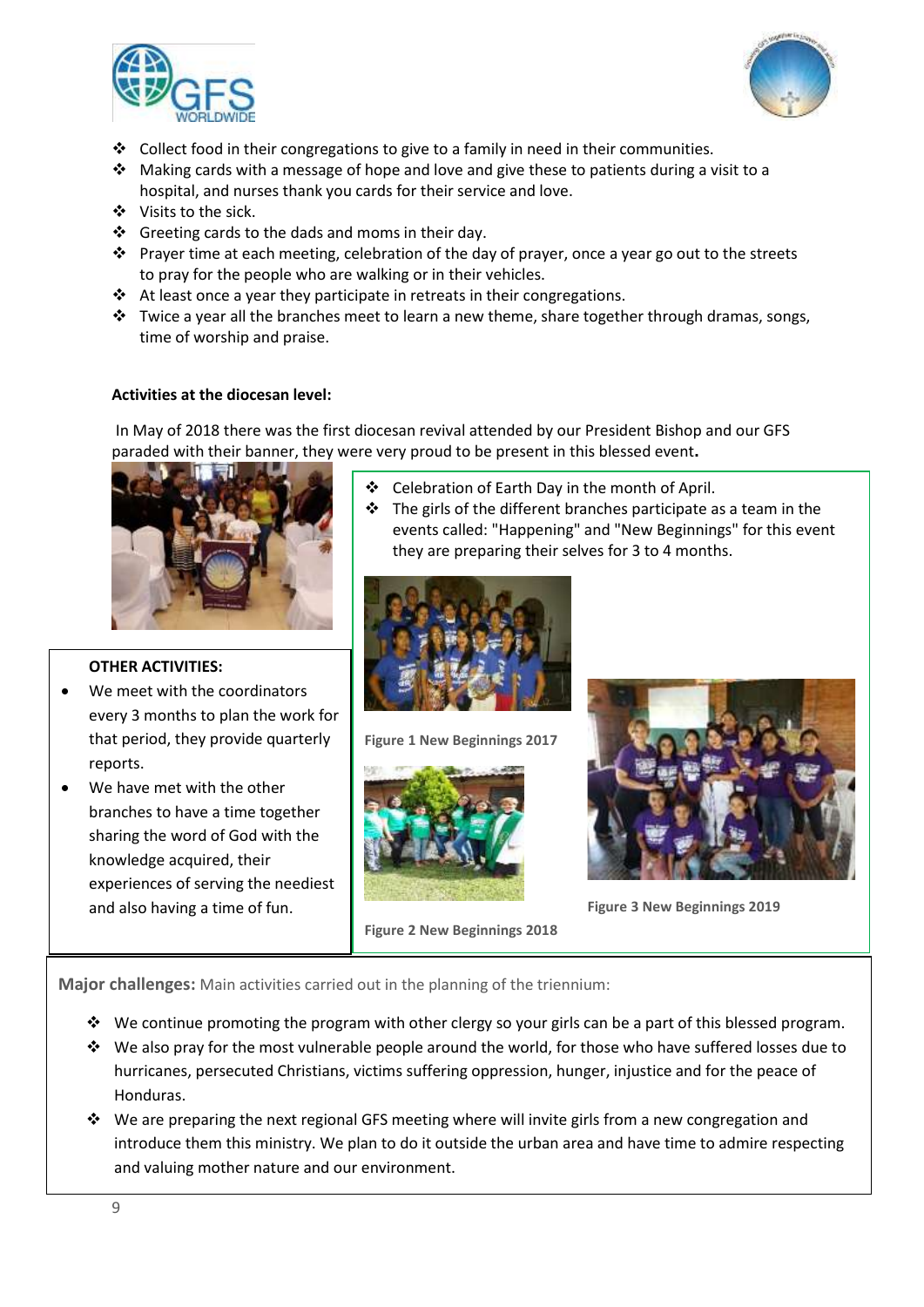



#### **SHARING**

Thank you Lord, for your presence midst of us blesses all women and girls who are part of this ministry.





*With gratitude, Rev. Canon Connie Sanchez+ - Honduras Diocese.*

# *South Sudan*

Dear President and GFS Worldwide, greetings to you in the mighty name of our Lord and savior Amen! We would like to register our sincere thanks to the Almighty Lord for his love to us, and would like also to say thank GFS worldwide for your prayers for GFS around the world, under the leadership of madam Thembeka the worldwide president and her encouragements to South Sudan GFS. Below are the photos of GFS Yambio. We are planning to open another branch and request a launch afterwards.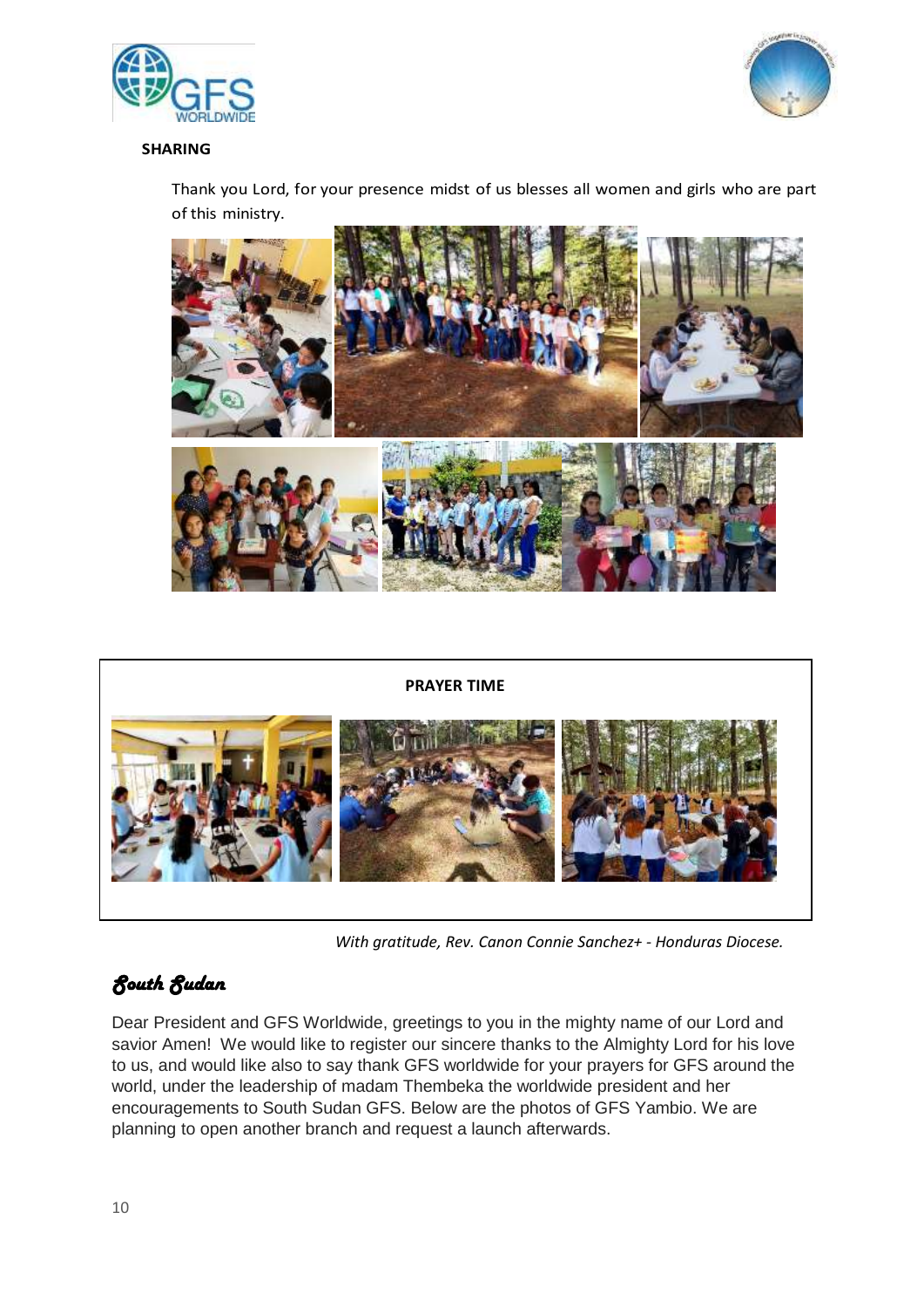







*Thanks, Amb. Mama Aida Wande* 

# *Papau New Guinea:* Popondota Diocese

PNG has been hit by heavy rains which have caused flooding and landslide during the past few months. The Diocesan Bishop, Rt Revd Lindsey Ihove assisted us with transport to visit the children's wards that were affected by the heavy showers. This mission was led by our Diocesan President Vivian Jirega, her secretary Mouna Inivi, branch leaders and the members of GFS. GFS members brought gifts such as small children's clothing, toiletries, and prepared lunch. BFS played a couple of praise and worship songs followed by a prayer by one of the branch leaders. Scripture reading from Isaiah,58.1-12 was read out and shared by diocesan President Vivian Jirega. After the sharing of the word GFS members went in to two groups and visited the children's bed, spoke to them and gave guidance followed by a gift. Carers and parents of the children were very happy with the visit. One of the parents openly spoke on behalf of the children's ward and thanked the BFS and GFS members for the visit. The day was closed with prayer by the secretary.

With much love and prayers PNG GFS Secretary. Mouna Ijivi.

# *Democratic Republic of Congo*

The Democratic Republic of Congo has been faced with an ethnic violence between the Hema, who are cattle herders and Lendu, the agriculturist for more than a decade and there is United Nations Peacekeeping Force stationed within the country as tens of thousands of people had been killed.



Within that conflict between the two, we managed to give certificates to 150 ladies who completed their training on sewing. The Lendus and Hemas coped very well with each other during the classes. This is very encouraging as they have learnt a skill that they can use in their life and help them to add value to their lives.

Our center has received more displaced women and children as we are facing another ituri (armed) conflict. Bunia town is la vile morte, which means that no shops are opened except for hospitals and pharmacies.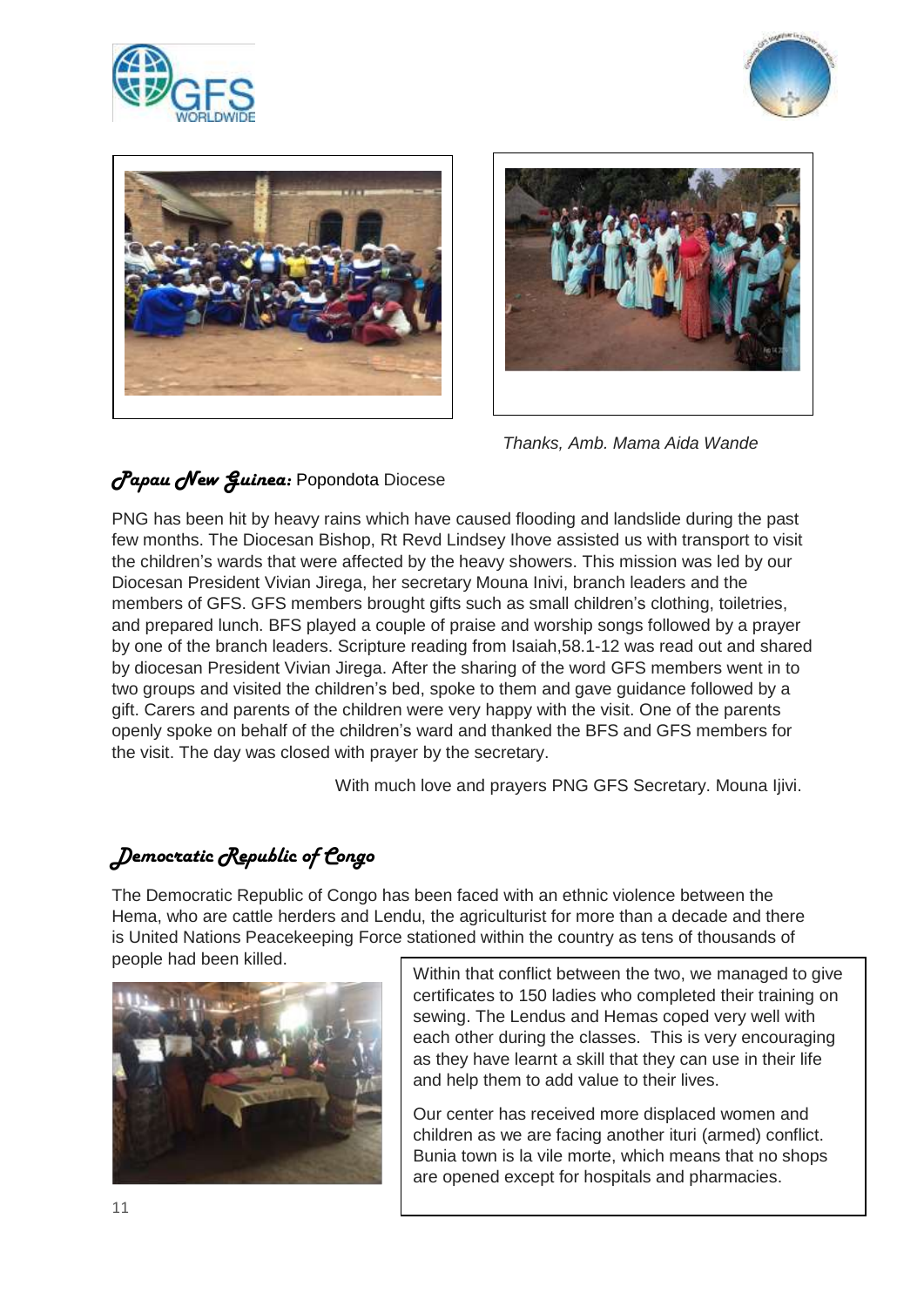

At the time of writing this report, 4 Lendus had been killed for revenge and the Lendus' in return have killed more people in a place called Kobu and this conflict has led to us stopping all activities as we are also faced with roads that have been blockaded. There is calm in Bunia but we have stopped the activities in the meantime.

If anyone would like to help us to build peace, please we need your support to manage the conflict between the two ethnic tribes as they blame each other for the conflict. Training the youth could be key to help us to make the two tribes understand and stop the conflict. Now we have more displaced, even in our home we have more, please we need your prayers and assistances, not just for the center, but also for our homes and the refugee camp. Anyone who would like to give us a helping hand can contact me directly or via WhatsApp on: +243 82 032 2571.

God bless

Rev Bisoke Balikenga The National Youth worker for D.R. **Congo** 

# **World President visit and and official launch of GFS in DRC**



*Official launch of GFS by Bishop of Katanga Diocese Mwale Subi Bertin in presence of World President and National President of* 





*Admission of 400 GFS Members from different parishes.* 

Events leading to the official launch of GFS in the Katanga Diocese.

- Formation of GFS Diocesan **Committees**
- Formation of local parish committees.
- Meeting with all pastors within the 4 archdeaconries, leaders of different organisations including the Youth Ministry, Mother's Union, GFS Leaders and the members.
- Received 2 volunteers Natasha and Jessy – from Zambia on 11 May 2019. They came to assist us to prepare for the launch ceremony.
- Arrival of GFS National President of Zambia – Ms Phillis Yambayamba – 14/05/19
- Arrival of World President Ms Pama on 15 May 2019.
- Conference with all members from different parishes being addressed by the World President – 17 May 2019.
- Holy Communion and formal launch of GFS by Bishop Mwale Subi Bertin on 19 May 2019.
- Commissioning of National Presidents, Ms Ursule Tshama Mbuyi – Katanga Diocese; MS Clementine Bolangi – Kisangani Diocese.
- Admission of 400 members from different parishes across DRC.

Thanks, and may God bless you. Ms Ursule Tshama Mbuyi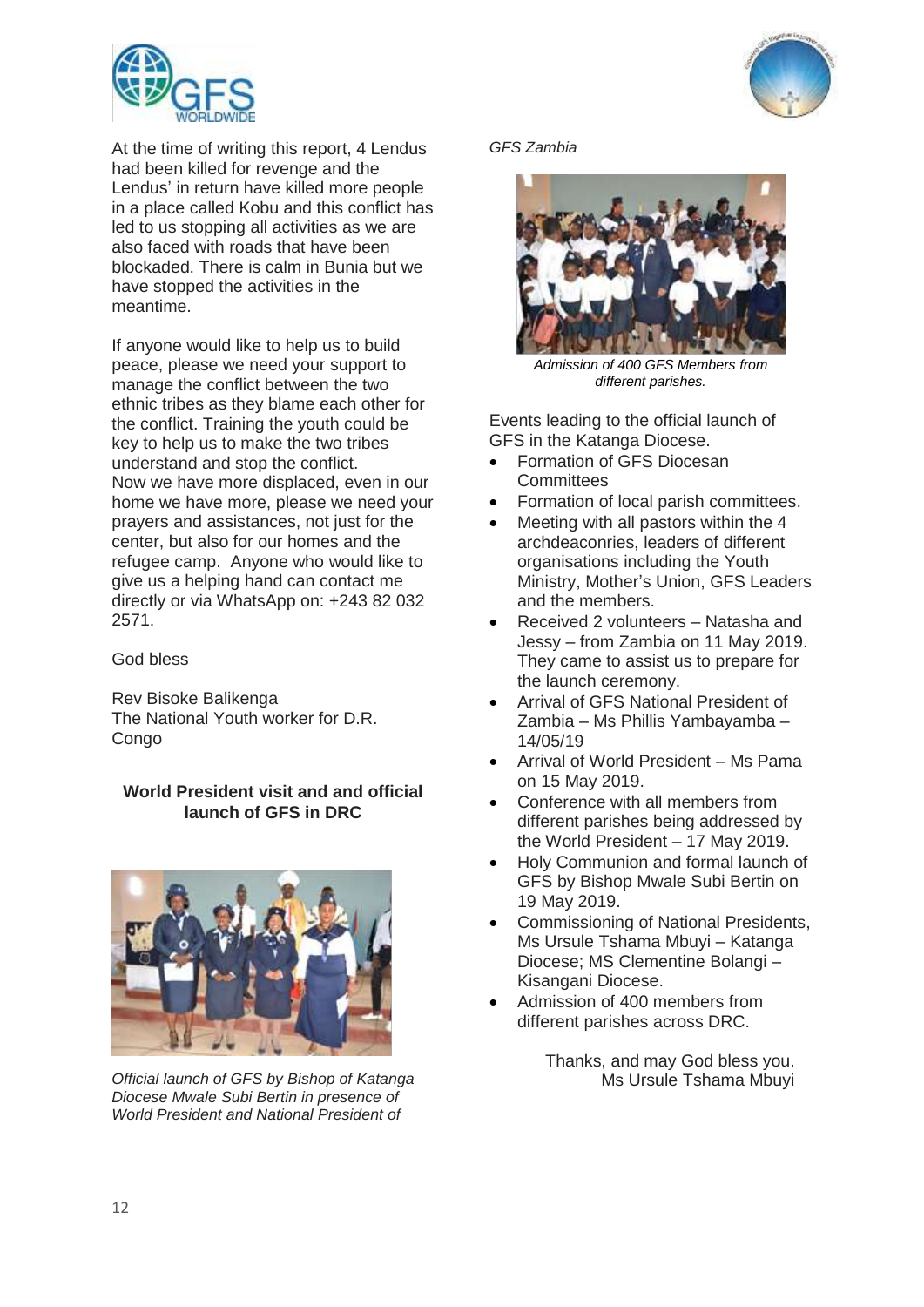



# *News from Australia*

In Australia we are moving into our winter and it has been cold enough for some of our people to experience their first good snow falls of the season. I live in Queensland and so here it doesn't get as cold although the place where I personally lives does get frost. Today has been very overcast and cold and my husband Ross is currently building the fire which will warm our house for the night.

I love all this as it reminds me that there is a season for everything. That God's creation is at the heart of all of this. This afternoon as I looked out over our property; with trees turning yellow and orange, I spied the first young kangaroo, they love to eat the soft shoots on these afternoons. They are now old enough to venture away from their mums and begin to explore their world.

Here in Australia we have been working to the theme; To seek Justice, to Love mercy and to walk humbly with our God. I see this too as reflecting the various seasons. There are many terrible acts of terrorism and horror being perpetrated across the world and indeed here at home for us. We think of Sri Lanka and today America. We pray that we will always be able to seek Justice, and love mercy; always preferring this to revenge.

You will see below we have had the privilege of selecting our Junior World Delegate and now hope to walk with all our world members as they prepare to gather to continue the work and ministry of GFS.

The other area we have been focusing on is Orange Day and helping, we hope, to walk with those suffering from domestic violence. It is helpful again for us all to be reminded of the great need for Justice and Mercy as we pray for those affected in this way. We pray that they will find another season in their lives, one of hope and a promise of new life.

# **Junior Delegate**

We have chosen our new Junior Delegate to represent Australia at the next World Council. Choosing a delegate is always a decision made with prayerful consideration. Our chosen representative is Stephanie Stewart. Stephanie comes from Perth, where she joined GFS at the age of 5 and has been involved ever since. When she was a teenager she started helping at camps, Holiday Clubs, Mother and Daughter High Teas and loves the Caravan trips to the country areas. Currently she is studying at TAFE, and working full time at Miss Maud's in Perth. Stephanie loves to care for the customers she meets.

Stephanie was part of World Council in Perth and is looking forward to meeting up with friends from this council and finding ways to extend their Next Gen group in Perth, inspiring them with news of GFS throughout the world.

# *(Stephanie is pictured with Thembeka in Perth, 2017)*

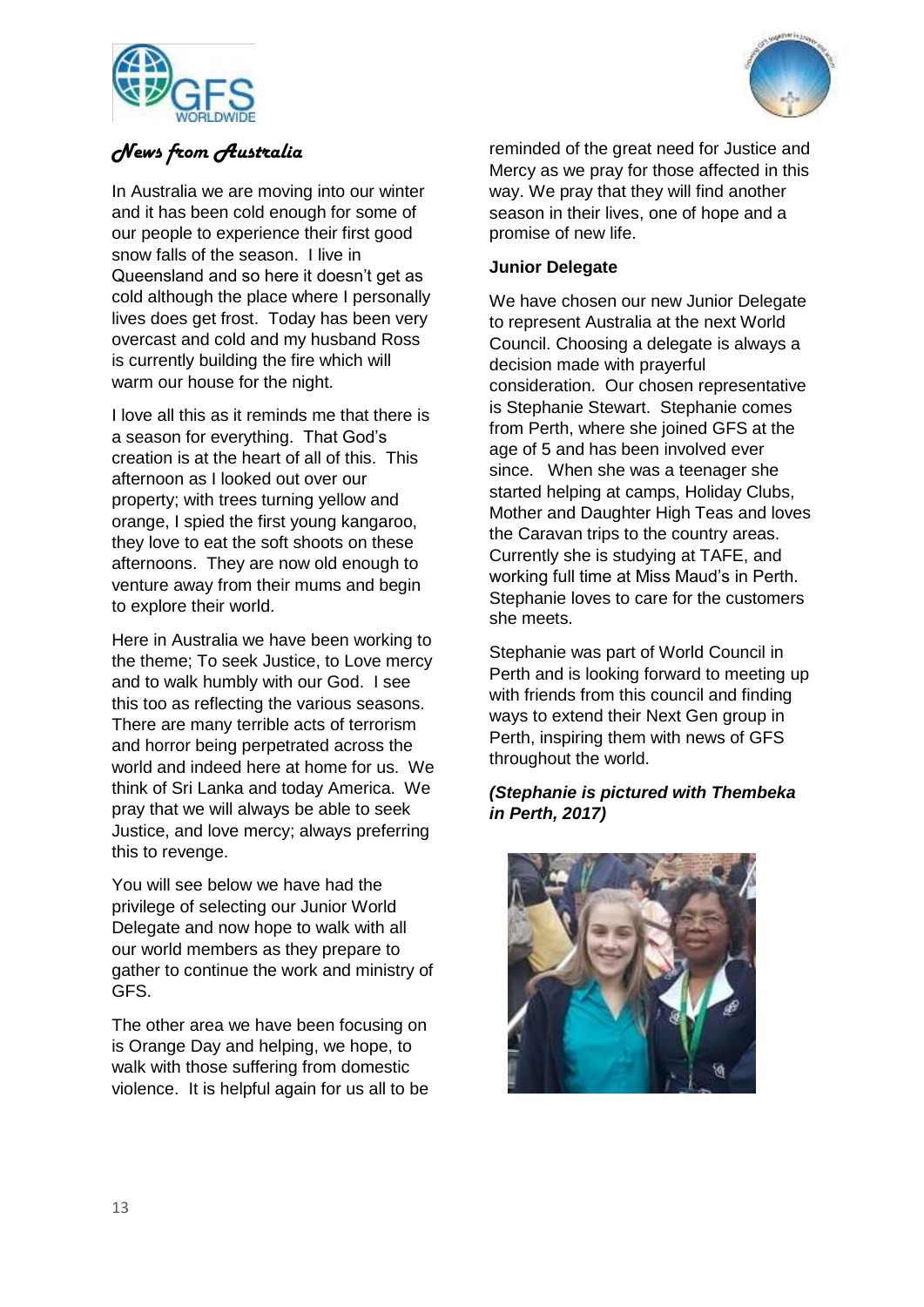

**Orange Days** We have embraced the 25<sup>th</sup> of each month to remember those affected by violence against women. Each diocese has taken on a month to focus and highlight this issue in various ways. In Rockhampton an Orange Afternoon Tea was held on 25th May. Those attending were encouraged to wear something orange and to bring a decorated orange! There were lovely gifts given for a Multi Draw and an afternoon tea full of orange cakes and decorations. The Director of Central Queensland Anglicare, Ms Suzie Christiansen, was the Guest speaker who highlighted the frightening domestic violence statistics both nationally and in our own area and some of the work Anglicare is doing to support survivors. The profit of \$688 was given to Anglicare to assist with their work in the DV area.



In Brisbane the GFS members are collecting items to be placed in an orange basket to go to women who are ready to leave the refuge centre. The items are to help set up a new home – one that will be a safe haven for the woman and her children when they leave and hopefully start a new life.

> *In GFS love and prayers, Reverend Cheryl*

# *Sierra Leone*

Dear GFS World,

Please find attached photos of two of our recent programs organized by the GFS Sierra Leone. The first one is our annual Fellowship Lunch which took place in May and the other is our Leaders and





Secretaries Consultative Forum which took place on the 4th June, 2019.

Though we're facing very huge challenges, but we are trying to see how we can find strategies to move the GFS Forward in Sierra Leone.

We would love to join the World Team next year, but I can't hide it, we are not strong to even send one member to the World Council next year. We really need assistance from the World Council for Sierra Leone to represent.

We need your prayers for strength because we are not going to relent.

Hope to hear from you soon.

God bless your all.

*Best regards, Hannah Sierra Leone President*

*Rwanda* 

Greetings from GFS Rwanda. We still have the good memories of our togetherness during the previous GFS African event that was held in KIGALI-Rwanda towards end of 2018.

It has been a busy time but the Lord is always good even in such moments. GFS Rwanda had a series of events and we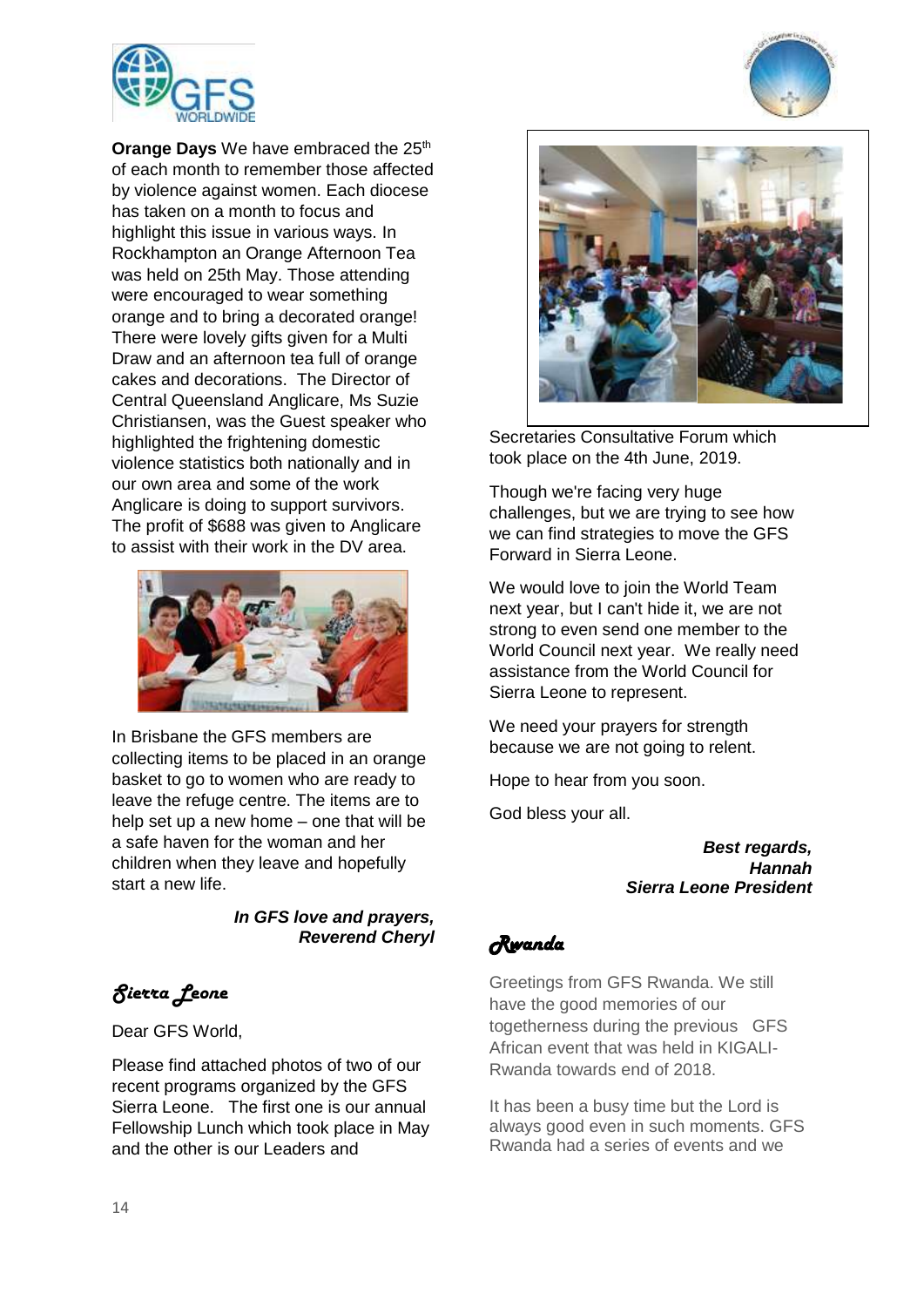



wish to share some of key highlights as put forward:

We had a planning session for the GFS activities to be carried out in 2019 and strategies for further outreach ministries.

We thank God the final copy of the International Day of prayer guide, the celebration of St. Michael and all angels has been shared to all GFS Worldwide



*Relaxing after developing the first draft of the World Day of Prayer guide***,** *the celebration of St. Michael and all Angels.*

We were so glad to visit one of our GFS branches in Kigali Diocese in the Parish of Gahanga. GFS were so excited to be recognised in their church.



*Gahanga parish priest with GFS Diocesan and National presidents*

Another exciting moment is when we visited GFS in Byumba Diocese. Concrete information is that this Diocese has 308 members of GFS from 14 branches out of 50 that make the Diocese. We need your prayers to be able to reach out to the

remaining 36 branches. They have a mentor from Mothers Union who supports the Diocesan president to train and bring new members to GFS. She helps them to organise and engage themselves in different activities like weaving, knitting and carrying out peer learning activities within the active branches. During the inauguration of new gfs members, we were blessed to be with the Bishop who has the compassion with GFS.





*Jeanne d`Arc, The Diocesan president in dark blue above with new GFS members*



*Grace and Peace Ruth Mukabaranga*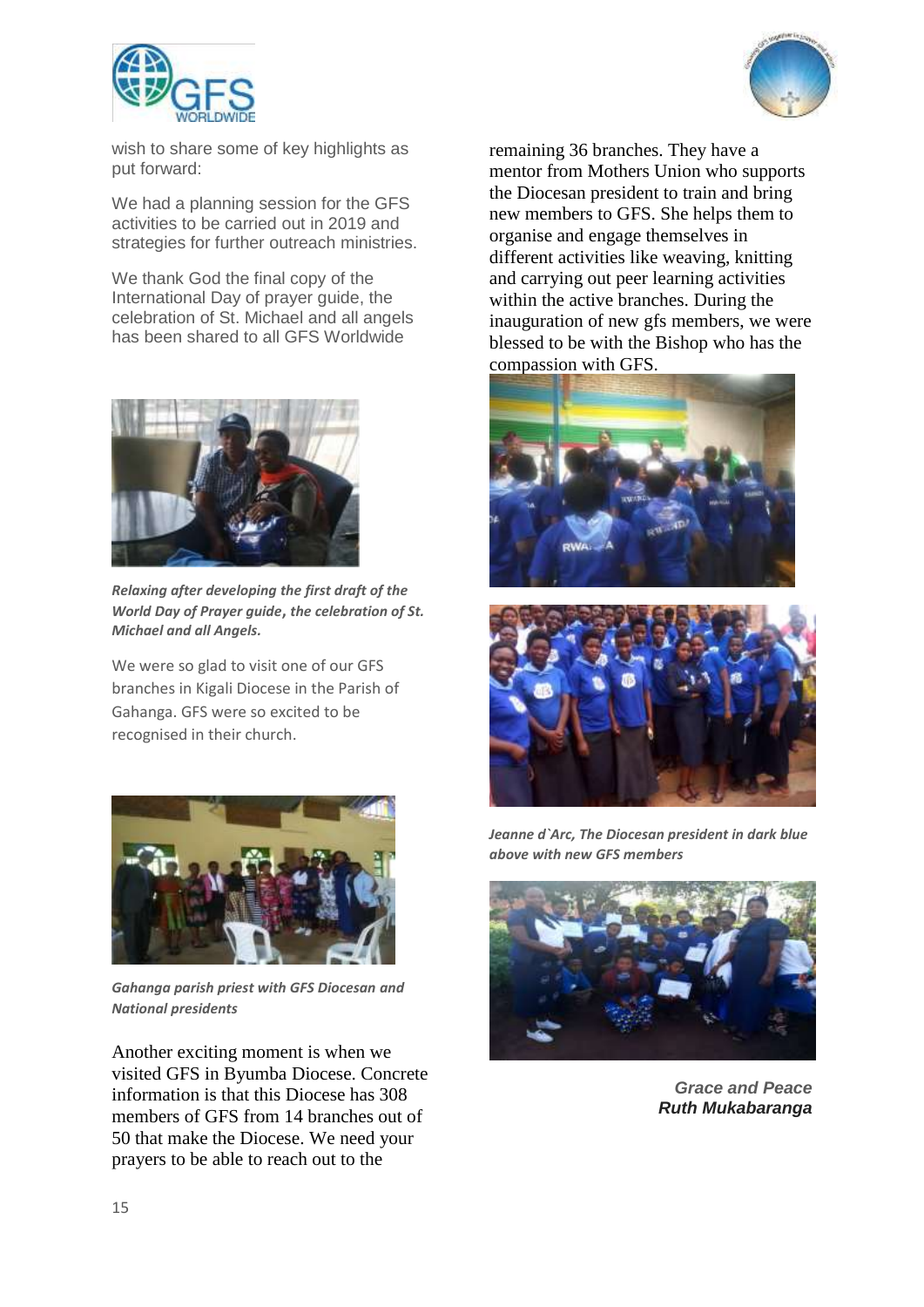



# *The Girls Friendly (Gfs) Melanesia (Si & Vanuatu) News*



**"Magnify Christ thru GFS Melanesia by prayer, Word and Deed"**

Briefly, The theme for this year's training of Trainers was for us a good inspiration and is very appropriate as we gather together to learn not only about the work of the GIRLS friendly Society (GFS) but also to equip ourselves for the work that is ahead of us as leaders and Trainers, to magnify Christ to all people, through proper teaching by way of regularly talking with God (*praying)*, teaching the truth of the gospel of Christ (*Word*) and acting or demonstrating *(Deed)* on how to live a godly life.

The Girls Friendly Society is a Worldwide Organisation and is a ministry in the Anglican Church and if it's God's plan that this ministry must spread throughout Melanesia who can be against it. Having being trained and equipped (empowered) as Trainers we must therefore reach out to all people everywhere and where we live, and bring them to the Family of Christ (ACOM) through our GFS Melanesia Work plans and Activity Programmes.

I would also like to express my sincere gratitude to the following organizations and Communities for their friendly support to make our training programme such a success;

The Anglican Church of Melanesia (ACOM) for the financial support, Australian Embassy, GFS World Council through GFS Australia for funding and providing Trainers for the training, Gail

Orchard and Julie Smith from GFS Australia for your personal commitment to help GFS Melanesia, PMU Office for the Administrative support, Provincial Cathedral, Dean and the Administration staff for participating in our church programmes and the use of your great facilities for the trainings.

The Mothers Union members of St. Barnabas Provincial Cathedral for wonderfully hosting and catering work during the training, MU and GFS members in the Diocese of Guadalcanal for the great day out and invitation to take part in your admission service and field activities.

# *God be with you all in your work. Betty Kesaka*

# *Greetings from Japan*

This is Nami Matsuzaki. I belong to Kyoto branch which GFS was started in Japan.



On 11<sup>th</sup> Feb, 2019 we held the general meeting of GFS JAPAN, then I was elected as the president.

Since we celebrated 100<sup>th</sup> anniversary of GFS JAPAN in 2016, we got the chance to know the history of GFS JAPAN deeply. In these days, most of the leaders of each branch are getting old, so that the power of young women is much expected. And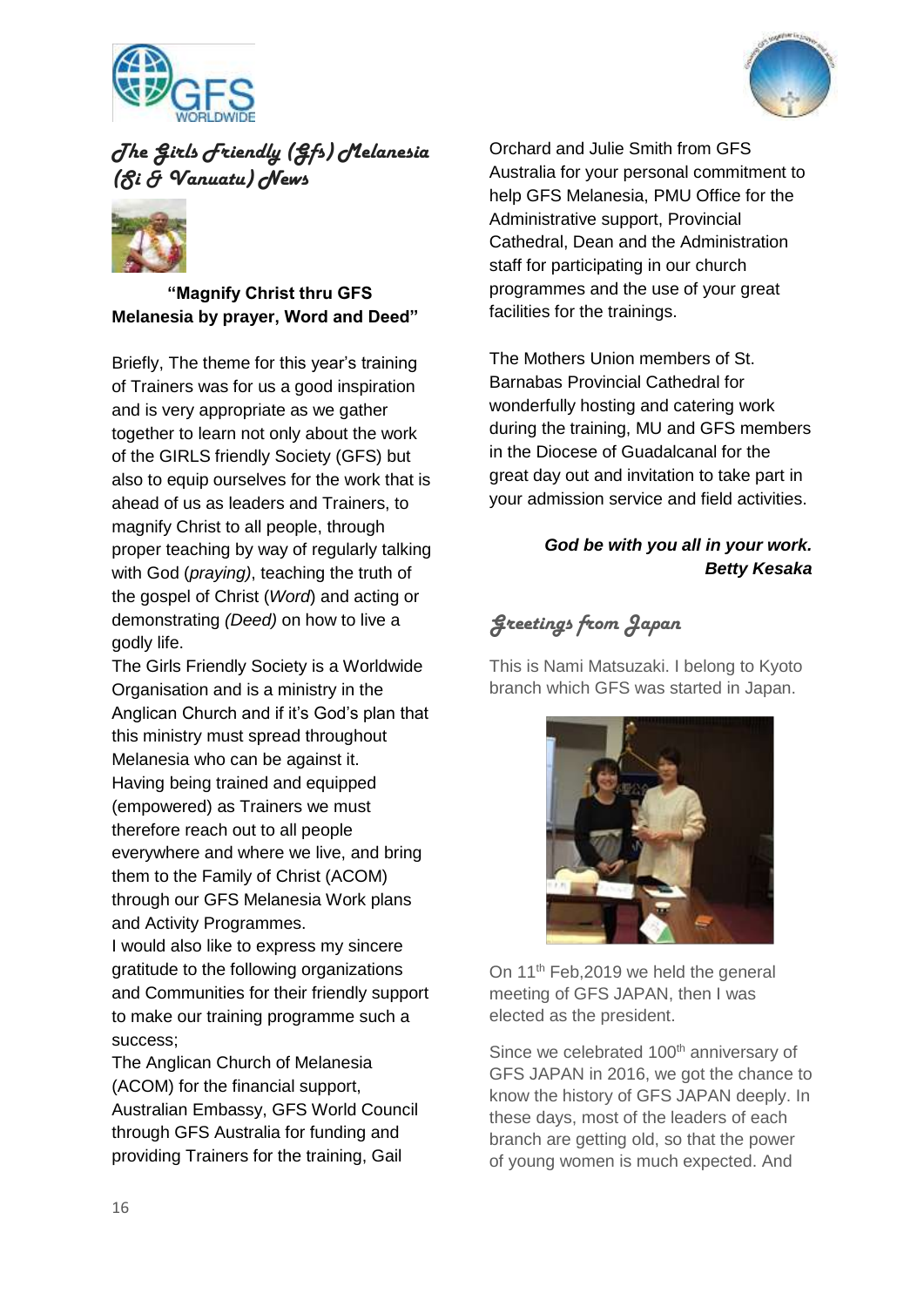



this time, 20s to 30s leaders were elected as the president, vice president and secretary of GFS JAPAN.

Now I work as a nurse and this is very hard work. But I would like to serve for GFS, get together with the sisters of GFS World and study and feel a lot of things.



from the left, Sayaka(secretary) Ayumi (vice president) and Nami

I pray for GFS and the peace of the world.

Nami Matsuzaki GFS President – Japan (Translated by Haruko)

*Out and about in South Africa*

# **Diocese of Port Elizabeth:**

High Tea fundraising towards Provincial Conference in September 2019.



## **Diocese of Mthatha:**

GBFS and their leaders participating in sports on Holy Saturday. This day is set aside every year for youth activities.



Members of GBFS as part of the Servers Guild.



# **Diocese of Mzimvubu:**

Admission of new members, retreat service and sporting event.



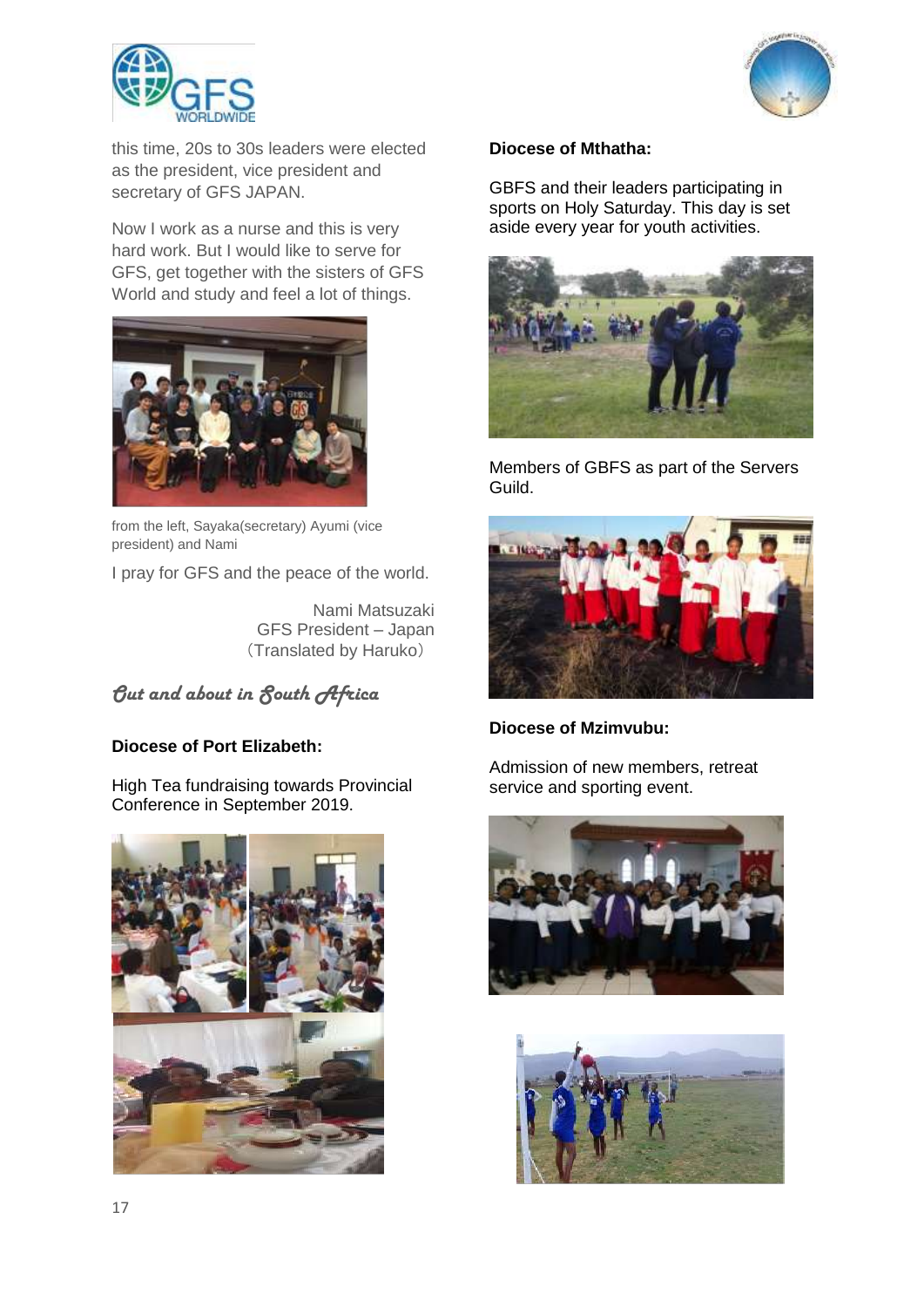



Handwork Gifts made by South African branches for the World President on her visit to the US branches and National Assembly.

## **Diocese of Free State**





## **Diocese of Mthatha**



**Snippets from the US visit** 

# **Diocese of Mbhashe**



**Preaching Scarves from Provincial Youth Chaplain**



# *Upcoming events:*

US GFS National Assembly 30 June to 06 July 2019

Mbhashe Diocesan Conference St Matthews Parish - Mpozolo Willowvale 05-07 July 2019

GBFS Provincial Conference Diocese of Mthatha 19 – 22 September 2019



The World President got an opportunity to meet Bishop John Taylor and his wife who committed to fully support GFS and youth of the Diocese of Los Angeles. The GFS pull party was hosted in his beautiful home. We thank God for these blessings of GFS Worldwide. GFS USA National President warmly welcomed the GFS World President and the GFS World President program is progressing very well in USA GFS branches Thanks Lois for your love.